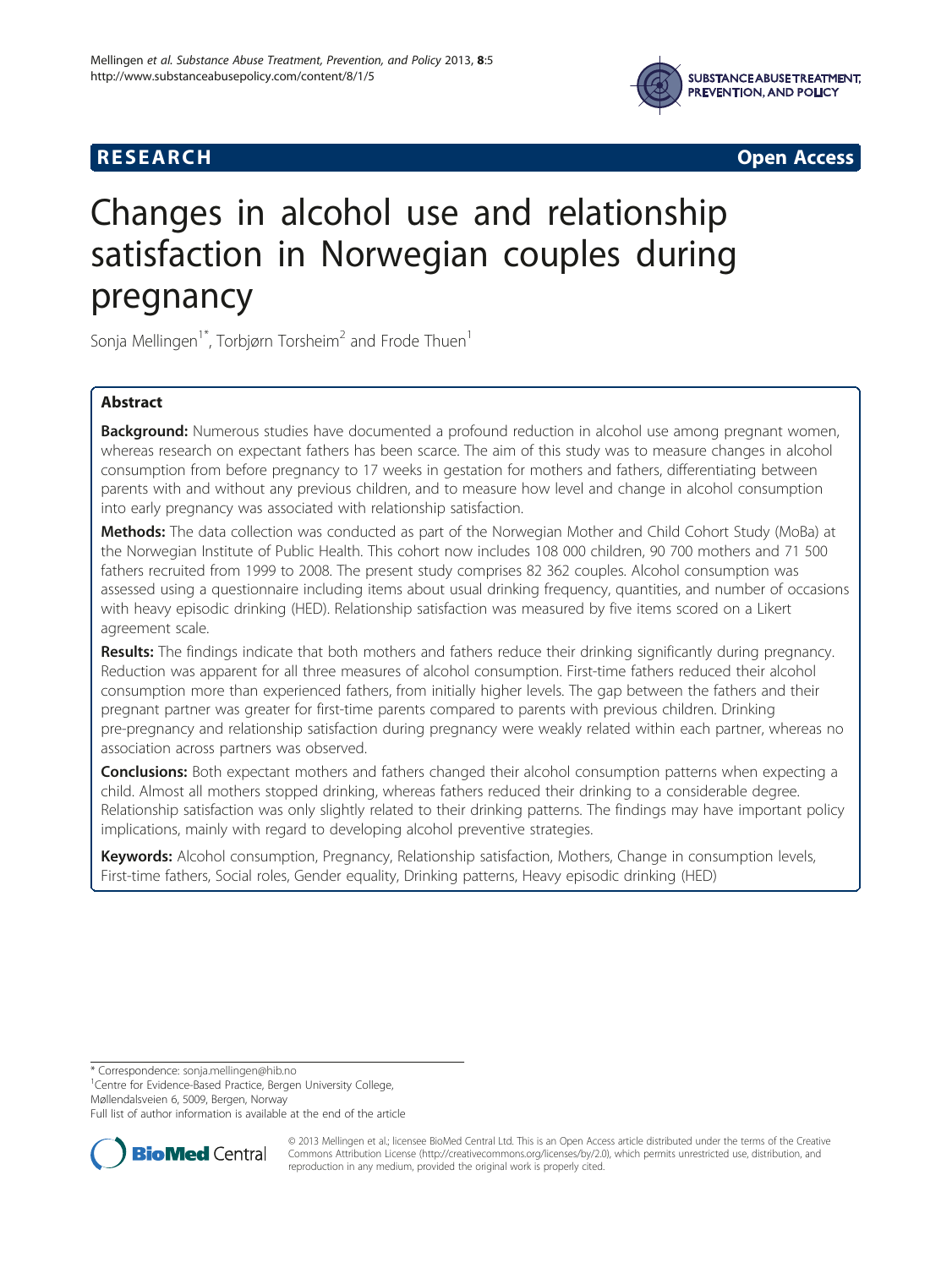#### Background

Alcohol consumption changes across life phases [[1\]](#page-9-0) and cohorts [\[2](#page-9-0),[3](#page-9-0)]. Young groups are the heaviest drinkers, and the highest drinking level usually occurs early in the twenties [[2](#page-9-0),[4\]](#page-9-0). Towards the end of the twenties there is a considerable drop [[4-6](#page-9-0)]. This corresponds with two major life events often taking place during this particular phase; marriage and transition to parenthood. When a couple get married they usually begin to decrease their consumption, [\[7,8\]](#page-9-0), a phenomenon referred to as "marriage effect" [\[9\]](#page-9-0). During pregnancy it is usually not the physical changes involved in becoming pregnant (aside from probably morning sickness) that produces the observed reduction in alcohol consumption [[10](#page-9-0)-[13](#page-9-0)], but more likely the women's own decision to reduce their drinking for the health of the baby. In keeping with this, Alvik et al. [\[10](#page-9-0)] found that 85% of women reduced their alcohol consumption at pregnancy recognition, with fetal welfare being the main reason.

Generally, research focusing on expectant fathers has been scarce [\[14](#page-9-0)]. Thus, little is known about expectant fathers' adaptation to their partner's pregnancy, including the extent to which they reduce their own alcohol use when expecting a child. The few studies that have measured any changes in fathers' drinking pattern indicate that the majority do not reduce their alcohol use when their partner becomes pregnant [\[3,4,15,16](#page-9-0)]. These studies are based on quite small and highly selected samples [\[3,15](#page-9-0)] or on data collected in the 1970s to the middle of the 1990s [\[4,16](#page-9-0)], where the health risks related to alcohol in pregnancy were less acknowledged and emphasized in public. Therefore, the findings cannot be generalized to other populations of expectant fathers. In keeping with this, fathers' role during pregnancy might differ with different levels of gender equality. Thus, a high degree of gender equality might be reflected in a tendency for men to adapt to pregnancy in similar ways to women. Particularly of relevance are men's perceptions of what is expected of them in their role as expectant father, taking part in the preparation for birth and taking care of their pregnant partner.

To the extent that men experience such expectations and adapt to them, this may indicate that they develop a new social role. According to classical role theory, many social roles are associated with a more structured life and consequently fewer opportunities to engage in heavy drinking [\[17](#page-9-0)]. Thus, one might expect that men in a culture with a relatively high level of gender equality, such as in Norway [\[18\]](#page-9-0), would decrease their alcohol use during their partner's pregnancy. To our knowledge, there are no publications of any such effects of gender equality. However, findings from a study across several states in the USA suggest that higher levels of gender equality are associated with lower overall alcohol consumption for both men and women [\[19\]](#page-9-0). The social pressure for expectant fathers to abstain from drinking is obviously not as strong as for pregnant women. Therefore, one should not expect men to decrease their alcohol use to the same extent as their female partners.

Fathers' drinking pattern is important for at least two reasons. First, it may influence the pregnant mother's alcohol use, since heavy drinking among fathers has been related to high-risk drinking among expectant mothers [[15,19\]](#page-9-0). In general populations, male partners have been found to affect their female partners' alcohol use [\[20,21](#page-9-0)], Second, changes in the drinking pattern of either of the partners may affect their relationship. This is based on the general notion that alcohol use and the quality of the relationship are related [[22\]](#page-9-0). Such associations have been reported in various samples; clinical groups [\[23](#page-9-0)], couples who have just separated [\[24](#page-9-0)], and in populationbased samples [[25](#page-9-0)]. One particular aspect of interest has been any discrepancy in drinking pattern between the partners, since such discrepancy seems to be associated with poor relationship satisfaction [\[26-28](#page-9-0)]. Discrepancy in drinking patterns may be of special relevance during pregnancy, since most pregnant women abstain from alcohol use, or reduce their consumption considerably, whereas most men continue their previous drinking habits.

Based on our selective review of the literature, some gaps in knowledge can be identified. First, even if expectant fathers in cultures with a relatively high level of gender equality may reduce their alcohol use, they are not likely to reduce it as much as pregnant women. Thus pregnancy is still expected to lead to an increase in the difference in alcohol use between men and women. Previous studies in general populations have found male partners to affect their female partners' alcohol use [[20,21\]](#page-9-0), whereas this might be otherwise among expectant parents, due to the strong pressure on women to abstain from alcohol during pregnancy. To our knowledge there are no publications explicitly comparing changes in men's and women's alcohol use during pregnancy, or assessing the extent to which their changes in alcohol use during this phase influence the couple's relationship satisfaction. Second, with a few exceptions [\[29](#page-9-0)], there has been little focus on the distinction between first-time parents and experienced parents, thus leaving it open whether any changes in alcohol use can be related to the mere condition of being pregnant or to being in the transition to parenthood. More knowledge about these issues may have policy implications, particularly for preventive strategies. If expectant fathers actually reduce their alcohol use in parallel with their pregnant partner, this could influence total alcohol consumption in the population, and have a non-specific positive public health effect. Moreover it may reduce the potential risk of harm to others caused by alcohol consumption.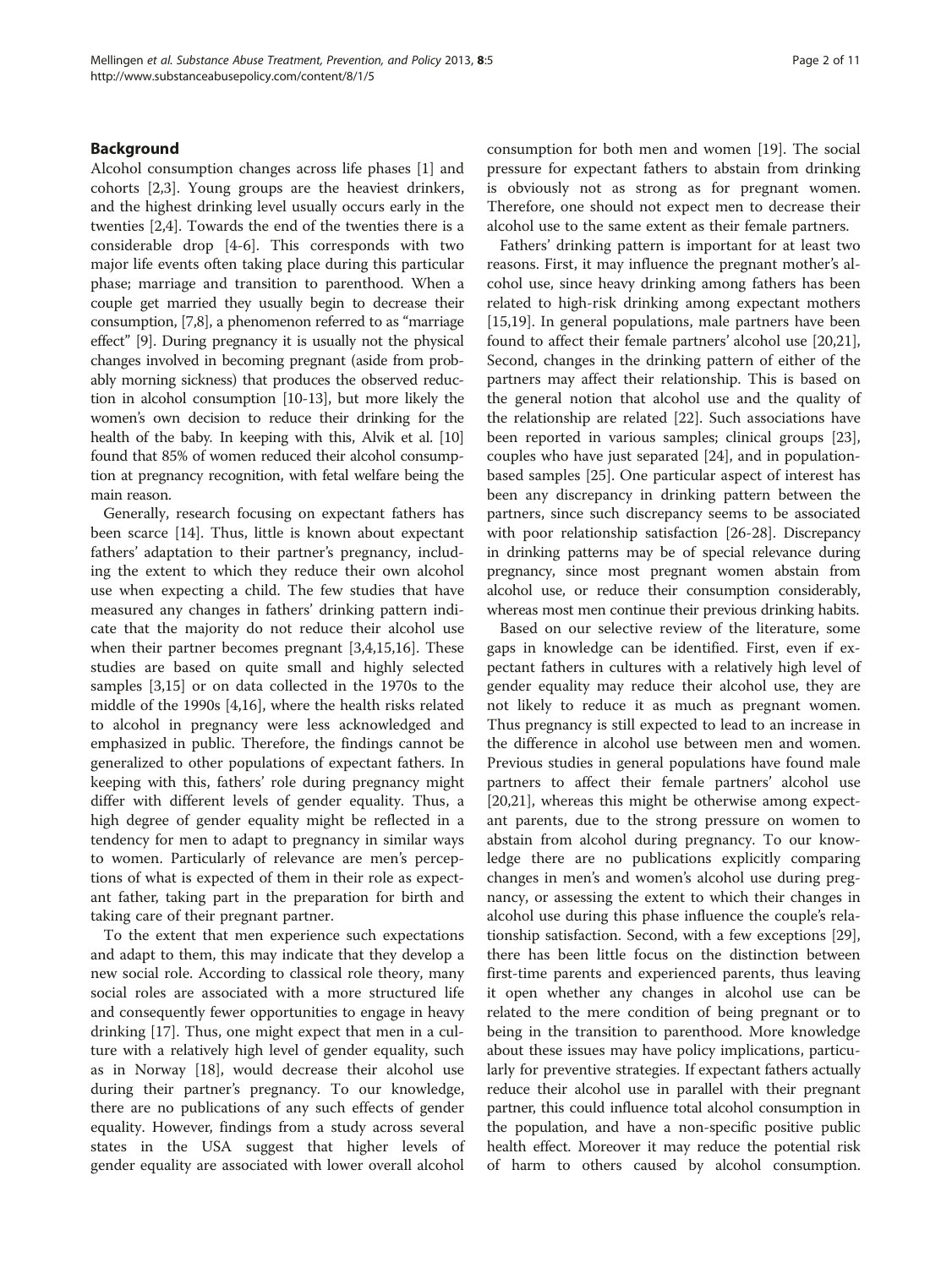Consequently health education measures might also include the fathers' drinking habits as a target.

The present paper is based on a national population study among Norwegian parents. Norway is generally considered to be a "dry country" with regard to alcohol consumption culture, indicating a risky drinking style of high quantities [[30](#page-9-0)] on fewer occasions [[31](#page-9-0)], although a transition towards a more "wet" drinking culture more typical for the southern parts of Europe has emerged during the last few decades [\[32\]](#page-9-0). The first aim of the study was to assess patterns of alcohol use of pregnant women and their partners that characterize a "dry" versus a "wet" drinking culture: frequency of drinking occasions, typical number of units consumed per occasion, and number of times five or more units were consumed on one occasion. The second aim was to assess the strength of the relationship between parental status (first-time parents versus experienced parents) and alcohol use. The final aim was to assess the extent to which the partners' individual alcohol use before and during pregnancy was associated with their relationship satisfaction.

# Method

#### Procedures and design

The data collection was conducted as part of the Norwegian Mother and Child Cohort Study (MoBa) [[33\]](#page-9-0). MoBa is a prospective population-based pregnancy cohort study conducted by the Norwegian Institute of Public Health. Participants were recruited to the study from all over Norway through a postal invitation in connection with a routine ultrasound examination offered to all pregnant women in Norway at 17–18 weeks of gestation ([www.fhi.no/morogbarn](http://www.fhi.no/morogbarn)) from 1999–2008, and 38.5% of invited women consented to participate. The cohort now includes 108 000 children, 90 700 mothers and 71 500 fathers. All pregnant women in Norway were invited to participate, provided that they could read Norwegian. Prevalence estimates of exposure and outcomes have been tested. No estimates were biased due to self-selection in these previous analyses [[34\]](#page-10-0).

The current study is based on version 6 of the qualityassured data files released for research, including 101 111 pregnancies. Informed consent was obtained from each MoBa participant on recruitment. The study was approved by the Regional Committee for Medical Research Ethics and the Norwegian Data Inspectorate.

The data were collected by means of self-administered questionnaires, received by mail at home, and delivered at eight time waves from approximately 17 weeks of gestation (t1) to when the child was seven years old (t8). This included three waves during pregnancy and five after the child was born. In the present study we used data from the first wave (t1,17 weeks of gestation). Based on the information the mothers gave about their

partners, fathers were recruited and received one selfadministered questionnaire by mail at home. This was at approximately 17–18 weeks of gestation.

## **Participants**

The present results include couples participating in the MoBa study for the first-time (82 362 pregnancies, 82 362 mothers and 62 281 fathers). Mothers living alone were excluded, and multi-time participating mothers were included with only their first participating pregnancy. Analyses were based on information about both partners, however in some cases relying on information from the mother only (e.g. length of relationship, marital status). This accounts for high missing values for some of the demographic variables. Questions about individual behaviour or experiences, such as alcohol consumption and relationship satisfaction, relied on individual answers from each partner. Table [1](#page-3-0) shows participants' characteristics. Based on mothers' reports, 52.2% of couples were cohabiting, and 47.8% were married, with a mean duration for the relationship of 6.3 years. A total of 54.4% of the couples were first-time parents, and 45.6% were experienced parents. Compared with official Norwegian statistics for women and men aged between 16–49 years for 2008, the level of education was higher for the sample than for the general population (official statistics in brackets): mothers with compulsory school, 7.8% (28.1%), vocational school, 28.5% (35.7%), three year college, 40.8% (29.8%) and university higher education, 22.9% (6.4%). Fathers with compulsory school, 10.4% (32.1%), vocational school, 38.9% (42.6%), three year college, 26.8% (17.9%) and university higher education, 23.9% (7.4%).

# Measures and variables

# Alcohol consumption

Alcohol consumption, before and during pregnancy was measured according to monthly frequency, monthly heavy episodic drinking (HED) and number of alcohol units (AU) per drinking occasion. The reference period for mothers was three months before pregnancy and for fathers six months before pregnancy. The alcohol consumption measures were: How often did you consume alcohol in the three months/six months before you became pregnant/before your partner became pregnant, and How often do you consume alcohol now during the pregnancy? The response categories were; 1) approximately 6–7 times a week, 2) approximately 4–5 times a week, 3) approximately 2–3 times a week, 4) approximately once a week, 5) approximately 1–3 times a month, 6) less than once a month and 7) never. Number of HED episodes was defined as 5 or more alcohol units on a single occasion; How often if ever, on a monthly basis, have you experienced drinking five alcohol units or more, during the last three months/six months, before pregnancy, and in pregnancy? The response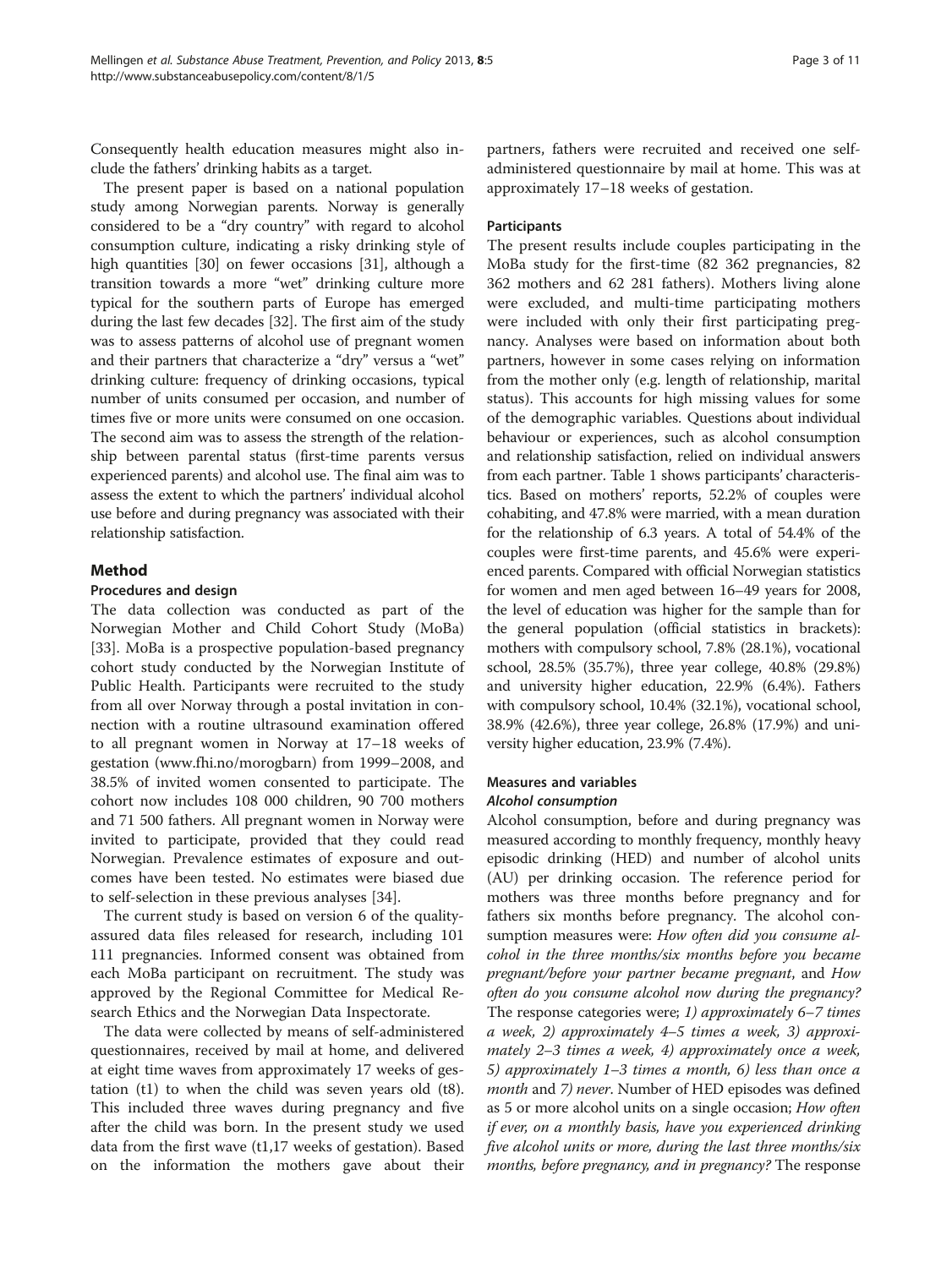| Variable                    | Mean/percentage | 95% CI                    | n     | <b>Missing</b>    |  |
|-----------------------------|-----------------|---------------------------|-------|-------------------|--|
| <b>Marital status</b>       |                 |                           |       |                   |  |
| Cohabiting                  | 52.2%           | $(51.9 \text{ to } 52.6)$ |       |                   |  |
| Married                     | 47.8%           | $(47.4 \text{ to } 48.1)$ |       |                   |  |
| <b>Parenting status</b>     |                 |                           | 78918 | 3444              |  |
| Experienced parents         | 45.6%           | $(45.2 \text{ to } 45.9)$ |       |                   |  |
| First-time parents          | 54.4%           | $(54.1 \text{ to } 54.8)$ |       |                   |  |
| <b>Ethnicity</b>            |                 |                           | 78400 | 3962              |  |
| Norwegian                   | 88.5%           | (88.2 to 88.7)            |       |                   |  |
| Non-Norwegian               | 11.5%           | $(11.3 \text{ to } 11.8)$ |       |                   |  |
| <b>Ethnicity of parents</b> |                 |                           | 78292 | 4070              |  |
| Norwegian                   | 83.8%           | $(83.5 \text{ to } 84.0)$ |       |                   |  |
| Non-Norwegian               | 16.2%           | $(16.0 \text{ to } 16.5)$ |       |                   |  |
| <b>Education mother</b>     |                 |                           | 78076 | 4286              |  |
| Compulsory school           | 7.8%            | $(7.6 \text{ to } 8.0)$   |       |                   |  |
| Vocational school           | 28.5%           | $(28.2 \text{ to } 28.8)$ |       |                   |  |
| Three-year College          | 40.8%           | $(40.5 \text{ to } 41.2)$ |       |                   |  |
| University higher education | 22.9%           | $(22.6 \text{ to } 23.2)$ |       |                   |  |
| <b>Education father</b>     |                 |                           | 59784 | 2497 <sup>a</sup> |  |
| Compulsory school           | 10.4%           | $(10.2 \text{ to } 10.7)$ |       |                   |  |
| Vocational school           | 38.9%           | $(38.5 \text{ to } 39.3)$ |       |                   |  |
| Three-year College          | 26.8%           | $(26.5 \text{ to } 27.2)$ |       |                   |  |
| University higher education | 23.9%           | $(23.5 \text{ to } 24.2)$ |       |                   |  |

<span id="page-3-0"></span>Table 1 Descriptive for study variables

Note.<sup>a</sup> The total number of participating fathers was 62281.

categories were; 1) several times a week; 2) once a week; 3) 1–3 times per month; 4) less than once a month and 5) never.

Amount of drinking, measured in alcohol units, where 1 unit was equivalent to 1.5 cl pure alcohol (1 bottle of alcopop/cider, 1 glass of beer(1/3 litre), 1 wine glass of red wine or white wine, 1 sherry glass of sherry or other fortified wine, 1 glass with a single measure of spirit or liquor); How many alcohol units did you normally drink when you consume alcohol in the three months/six months before you/your partner became pregnant and How many alcohol units do you drink now that you are/ your partner is pregnant? The response categories were; 10 or more, 7–9, 5–6, 3–4, 1–2 and less than 1. In the analysis, all item values were re-coded to reflect the continuous underlying metric (1–2 episodes coded as 1.5, 3–4 episodes coded as 3.5, 5–6 episodes coded as 5.5, 7–9 episodes coded as 8 and 10 or more episodes coded as 10).

#### Partner relationship

Relationship satisfaction (RS) was measured using five items scored on a Likert agreement scale ranging from 1 "totally agree" to 6 "don't agree at all". The scale originally contained 10 items, showing good psychometric

properties (Cronbach's Alpha = 0.91) [[35\]](#page-10-0), and was highly correlated with the Quality of Marriage Index  $(r = 0.92)$ [[36\]](#page-10-0). Only a subset of the sample received the full ten item scale. The five-item version was available for all the participants in the MoBa study, and was used for the present study. The five item version included the following items: "My partner and I have problems in our relationship"; "I am very happy in my relationship"; "My partner is generally very understanding"; "I am satisfied with my relationship with my partner" and "We agree about child rearing issues", with a Cronbach's alpha of 0.85 for mothers and 0.82 for fathers. The five item scale was highly correlated with the ten item scale (mother:  $r = 0.98$ ; father:  $r = 0.96$  ). The duration of relationships was measured using the women's report of how long they had had a sexual relationship with their current partner before the pregnancy.

## Statistical procedure

All statistical procedures were conducted in Mplus 6.11 [[37\]](#page-10-0). The key population characteristic to model was the mean level and variance of alcohol consumption prepregnancy, and the mean level and variance of change in alcohol consumption associated with entry into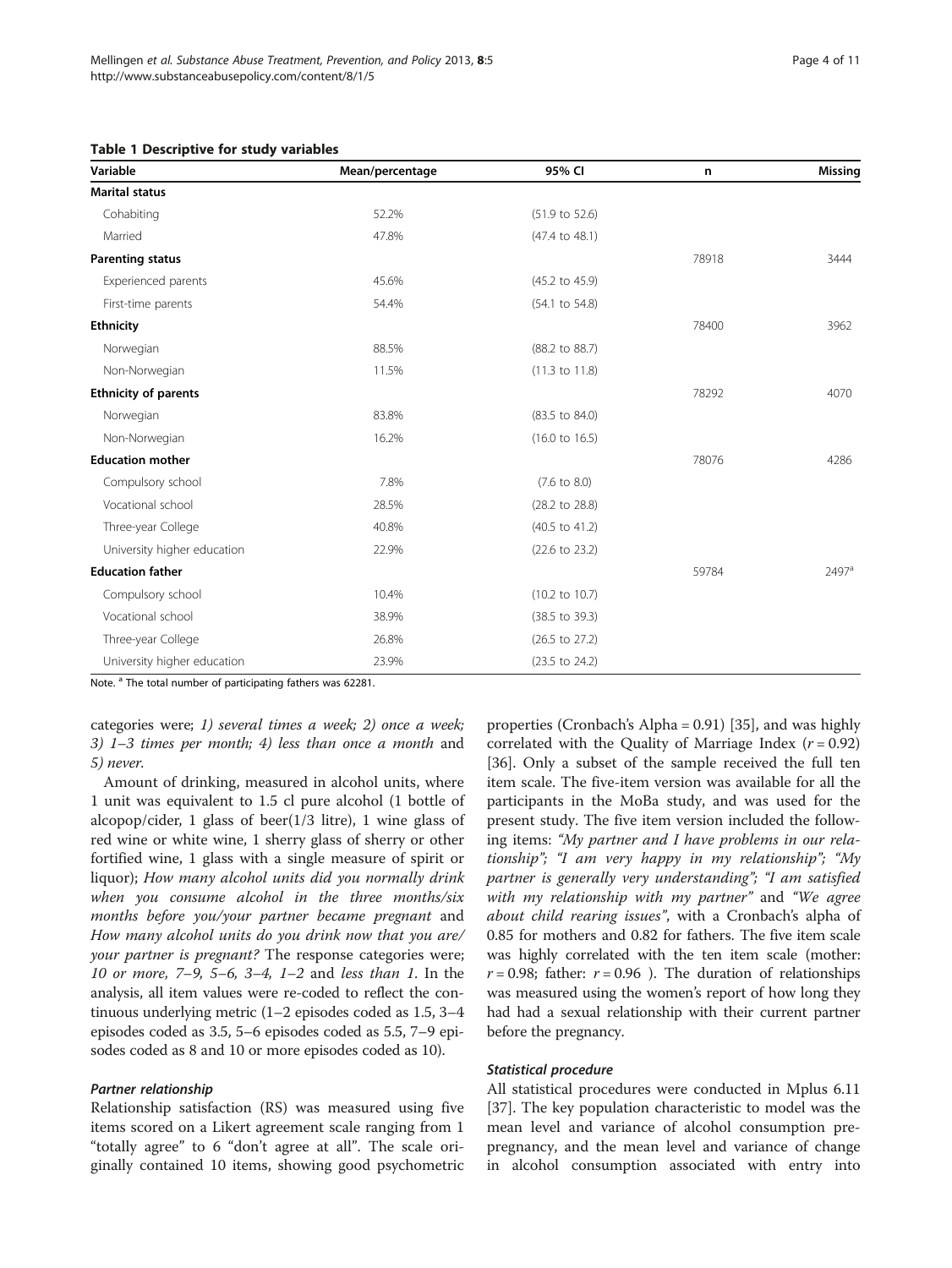pregnancy. Two data points preclude analysis of the shape of change, but allow formulation of linear change and a variation across the mean slope and intercept (for a didactic example see, 37). This model allows for regressions of pre-pregnancy levels (intercept) and change (slope) on independent couple characteristics. To isolate the effects of transition into parenthood the initial analysis was run as a two-group structural equation model. The first group consisted of "first-time parents" and the second group consisted of "experienced parents" with previous children. By

including parent status as a group variable, the group difference in pre-pregnancy levels and change into pregnancy between first-time parents and experienced parents would represent the unadjusted transition effect on pre-pregnancy levels and change in alcohol consumption. Adjustments for third variables were done by including other assumed confounders such as marital status, duration of relationship, age, level of education and ethnicity.

Since reports from both parents were available, the prepregnancy levels and change could be modelled within an actor-partner-interdependence (APIM) framework, with simultaneous modelling of both partners' pre-pregnancy levels and change in alcohol use [\[38](#page-10-0)]. One of the main goals of APIM is to account for the interdependence of dyadic data. This is particularly relevant in studying the reciprocal relationships, and whether mothers' change in alcohol use also affects the father.

The final set of analysis modeled the impact of alcohol consumption on couples' relationship satisfaction. In this model mothers' and fathers' relationship satisfaction was specified as two correlated latent factors, measured each by five items. To account for the residual dependency of fathers' and mothers' relationship satisfaction a multivariate approach was followed, allowing the residuals of the two latent factors to be correlated. The two latent variables were regressed on background characteristics as well as mothers' and fathers' alcohol pre-pregnancy level and change in alcohol use, with simultaneous modeling of the independent effects of HED, frequency of drinking and typical amount of drinking per drinking occasion. Abstaining couples were not included in the analysis, thus the available sample for analysis was 60 075 couples.

Due to revisions of the questionnaires between cycles of the MOBA study, complete information on alcohol outcomes was not collected for all fathers. For 34900 fathers, only partial information on the current alcohol outcomes was collected. For fathers with partially collected information, parameter estimation was based on all available data, with missing data estimated using full information maximum likelihood, assuming a Missing at Random (MAR) missing mechanism.

This assumption implies that the missing data mechanism, conditional on observed variables, is unrelated to unobserved variables. Conditional on the observed

data, there are no unobserved variables that account for missingness. Sensitivity analyses indicated very minor differences between analyses conducted on the full information sample and the complete case sample.

The number of missing values differed across analysis, depending on the number of observed covariates. Since the current models specified relationship satisfaction and pre-pregnancy levels and change in alcohol use as latent variables, cases with available information on any of these observed alcohol variables were retained in the analysis. However, cases with missing information on any exogenous observed indicators (x-variables) such as gender, education, ethnicity, age, and relationship duration were excluded from the analysis. Analyses including observed covariates were thus based on a smaller effective sample ( $n = 52$  275) than analyses without such covariates  $(n = 60 068)$ . Seven cases had missing values for all variables and were not included in the analyses. To accommodate deviations form normality in the observed dependent variables, models for continuous independent variables were estimated with the Yuan-Bentler robust maximum likelihood estimator [[39](#page-10-0)]. The analysis of missing father data was based on robust weighted least square (WLSMV) using a probit link function.

# Results

# Missing data

Based on mother reports of marital status, the pregnancies of 82 362 couples were available for analyses. Of these 82 362 couples 62 281 fathers participated with data. To test whether couples with non-responding fathers differed from couples with data from both partners, a probit regression model was fitted using father participation (coded 1) as the dependent variable. The results from this analysis are shown in Table [2.](#page-5-0) The table shows standardized regression coefficients with Wald tests on 82348 error degrees of freedom, and the associated p-value for the Wald statistic. Father participation was higher for first-time parent couples and higher for couples where mothers were more satisfied with the relationship, and also for mothers with higher education. Furthermore, ethnic non-Norwegians, higher number of alcohol units, and higher alcohol frequency was associated with lower father participation.

#### Pre-pregnancy level and change in alcohol use

To assess patterns of alcohol use of pregnant women and their partners we estimated pre-pregnancy levels and change in alcohol use among first-time and experienced parents. Figure [1](#page-5-0) shows the estimated levels of alcohol use before pregnancy, and the estimated change into pregnancy, for heavy episodic drinking (HED), frequency of alcohol use, and number of alcohol units per occasion. It can be seen that first-time mothers had a sharp decline in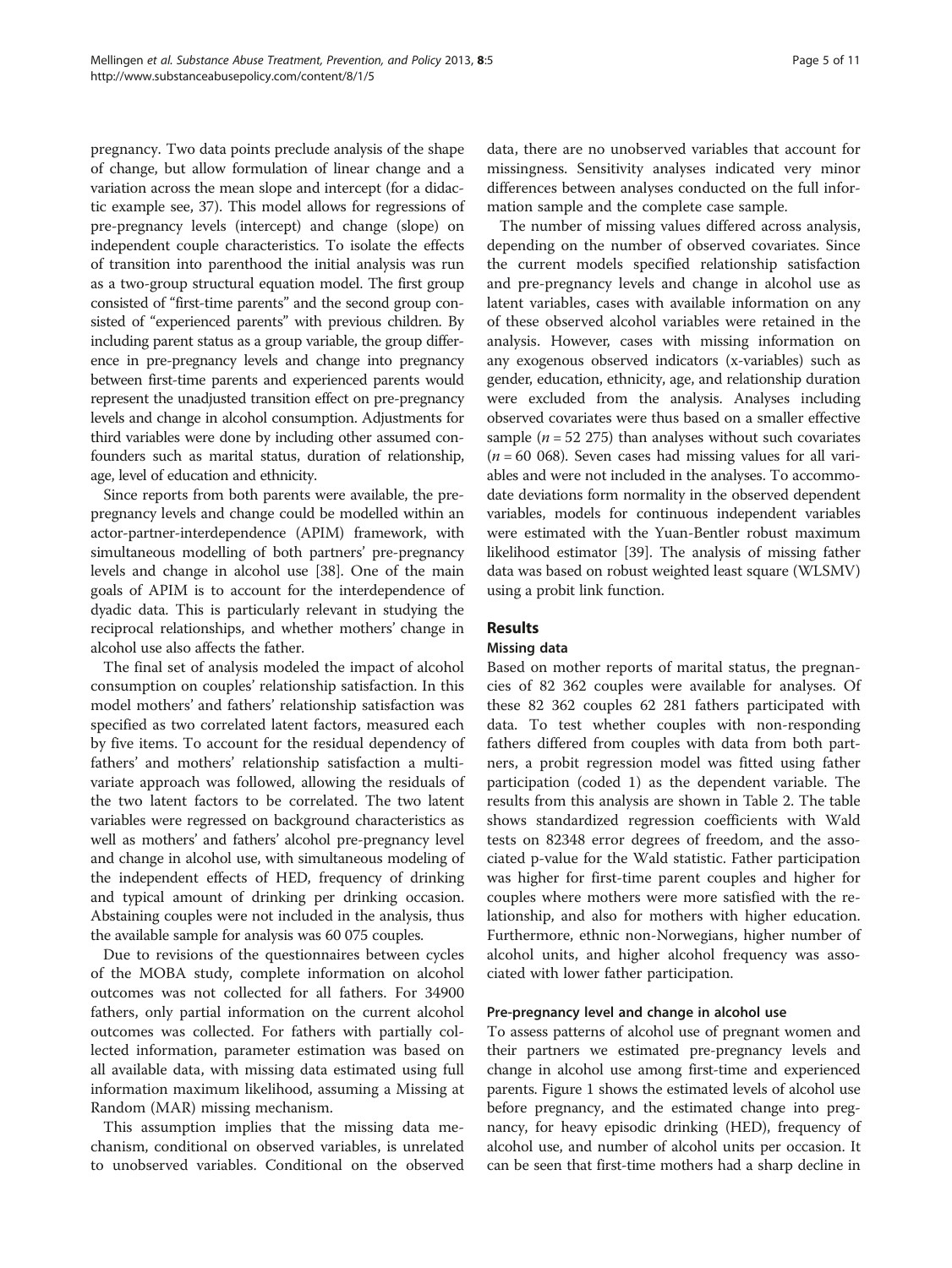<span id="page-5-0"></span>Table 2 Father participation regressed on mother characteristics

|                                               | B        | $\mathsf{t}^\dagger$ | p     |
|-----------------------------------------------|----------|----------------------|-------|
| Age mother                                    | 0.02     | 3.472                | 0.001 |
| Relationship duration                         | $-0.051$ | $-12.136$            | 0.001 |
| First-time parents                            | 0.143    | 26.087               | 0.001 |
| Married                                       | 0.03     | 5.849                | 0.001 |
| <b>Education</b>                              | 0.067    | 12.494               | 0.001 |
| Relationship satisfaction                     | 0.081    | 16.638               | 0.001 |
| Ethnicity                                     | $-0.029$ | $-5.563$             | 0.001 |
| HED mother before pregnancy                   | 0.005    | 0.792                | 0.428 |
| HED mother in pregnancy                       | 0.000    | $-0.051$             | 0.960 |
| Unit alcohol per occasion before<br>pregnancy | $-0.004$ | $-0.574$             | 0.566 |
| Unit alcohol per occasion in<br>pregnancy     | $-0.020$ | $-3.351$             | 0.001 |
| Frequency of alcohol before<br>pregnancy      | 0.020    | 3.102                | 0.002 |
| Frequency of alcohol in<br>pregnancy          | $-0.036$ | $-11.84$             | 0.001 |

Note.<sup>†</sup> Wald test on t(82349).

their alcohol use, with amount of change largely corresponding to their pre-pregnancy levels of alcohol use. Also their male partners changed from before pregnancy into the pregnancy. First time fathers cut their heavy episodic drinking with 0.48 times per month, their frequency of alcohol consumption 0.21 times per week, and their number alcohol units per drinking occasion with 0.78 units (see Table [3](#page-6-0)). Analysis of complete abstinence revealed that among drinking first-time parents 90.0% of the mothers and 2.2% of the fathers completely stopped drinking alcohol at this point in pregnancy. Corresponding findings among experienced parents were 82.5% and 2.1% for mothers and fathers, respectively.

In line with the second aim of the study, we tested the difference in alcohol use between first-time parents and experienced parents. Moderation tests revealed significant differences between first-time parents and experienced parents on all alcohol outcomes. First-time parents' prepregnancy alcohol use was clearly higher than in the group of experienced parents (differences pre-pregnancy, firsttime fathers – experienced fathers: HED 0.52  $t(60056)$  = 30.31,  $p < .001$ ; frequency 0.11,  $t(60056) = 13.86$ ,  $p < .001$ ; units per occasion 0.96,  $t(60056) = 31.12$ , p < .001). Due to their initial higher level, first-time fathers had a stronger reduction in alcohol use into pregnancy, as compared to experienced fathers (difference change, first-time fathers – experienced fathers: HED 0.23,  $t(60056) = 22.06$ , p < .001; frequency 0.10,  $t(60056) = 23.57$ , p < .001; units per occasion 0.35,  $t(60056) = 20.22$ , p < .001).

Subsequent analyses not reported in tables revealed that pre-pregnancy levels and change in alcohol use, varied as



a function of couple characteristics, however, the associations were generally weak. To summarize; married couples had lower pre-pregnancy levels of alcohol use, and showed a less reduction into pregnancy, as compared to cohabiting couples. Also ethnicity showed a differential association with alcohol use: Non-Norwegians had lower number of HED per month, and a lower number of alcohol units per drinking episode, but a higher frequency of drinking as compared to people with Norwegian as their mother tongue. In general higher education was associated with higher pre-pregnancy drinking frequency, but lower number of units per drinking occasions. Adjustment for these third-variables did not have any substantial impact on the differences between first-time and experienced parents' pre-pregnancy levels and change in alcohol use.

Table [4](#page-6-0) shows the Pearson-r correlation between the fathers' and mothers' pre-pregnancy levels and change in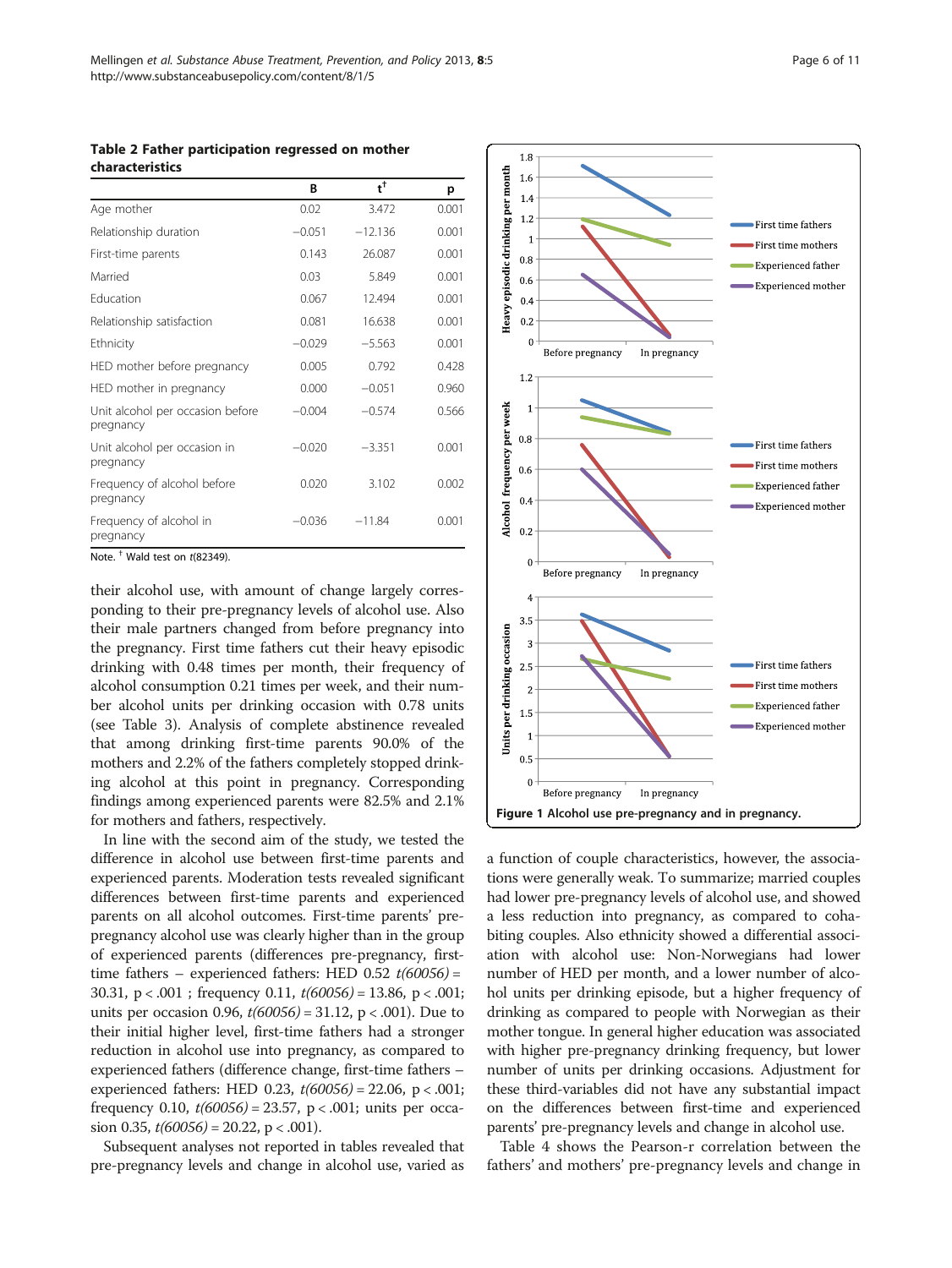<span id="page-6-0"></span>

| Table 3 Mean HED, frequency, AU pre-pregnancy and change into pregnancy by first-time and experienced parents |  |  |  |  |  |
|---------------------------------------------------------------------------------------------------------------|--|--|--|--|--|
|---------------------------------------------------------------------------------------------------------------|--|--|--|--|--|

|                  | First-time parents $(n = 34966)$ |                           |         | Experienced parents $(n = 25102)$ |                  |                           |                        |                             |
|------------------|----------------------------------|---------------------------|---------|-----------------------------------|------------------|---------------------------|------------------------|-----------------------------|
|                  | Pre-pregnancy                    | 95% CI                    | Change  | 95% CI                            | Pre-pregnancy    | 95% CI                    | Change                 | 95% CI                      |
| HED father       | 1.71                             | $(1.69 \text{ to } 1.73)$ | $-0.48$ | $(-0.49 \text{ to } -0.46)$       | $1.19^{T}$       | $(1.16 \text{ to } 1.21)$ | $-0.25$                | $(-0.26 \text{ to } -0.23)$ |
| HED mother       | 1.12                             | $(1.11 \text{ to } 1.14)$ | $-1.06$ | $(-1.07$ to $-1.04)$              | $0.65^+$         | $(0.64 \text{ to } 0.66)$ | $-0.61***$             | $(-0.62 \text{ to } -0.60)$ |
| Frequency father | 1.05                             | $(1.04 \text{ to } 1.06)$ | $-0.21$ | $(-0.22 \text{ to } -0.21)$       | $0.94^{\dagger}$ | $(0.92 \text{ to } 0.95)$ | $-0.11$ <sup>***</sup> | $(-0.12 \text{ to } -0.11)$ |
| Frequency mother | 0.76                             | $(0.75 \text{ to } 0.77)$ | $-0.73$ | $(-0.74 \text{ to } -0.72)$       | $0.60^{+}$       | $(0.59 \text{ to } 0.61)$ | $-0.55***$             | $(-0.56 \text{ to } -0.54)$ |
| Units father     | 3.62                             | $(3.59 \text{ to } 3.66)$ | $-0.78$ | $(-0.80 \text{ to } -0.75)$       | $2.66^{\dagger}$ | $(2.62 \text{ to } 2.71)$ | $-0.43***$             | $(-0.45 \text{ to } -0.40)$ |
| Units mother     | 3.48                             | $(3.45 \text{ to } 3.50)$ | $-2.93$ | $(-2.95 \text{ to } -2.91)$       | $2.72^{+}$       | $(2.70 \text{ to } 2.75)$ | $-2.17***$             | $(-2.19 \text{ to } -2.14)$ |

Note.<sup>†</sup> Wald test of differences between first time parents and experienced parents pre-pregnancy level of alcohol outcomes on t(60056) is statistically significant at the .001 level of significance. \*\*\* Wald test of differences between first time parents and experienced parents change in alcohol outcomes on t(60056) is statistically significant at the .001 level of significance.

alcohol use into pregnancy, for each of the indicators of HED, frequency of drinking and units of alcohol per drinking episode. All correlations were statistically significant at the 5% level of significance. It can be seen that the alcohol use in pre-pregnancy for first-time mothers and fathers was moderately correlated, ranging from  $r(34964) = 0.41$  for units per drinking episode to  $r(34964) = 0.52$  for drinking frequency. Another noteworthy result was the high inverse correlation between pre- pregnancy levels of alcohol use and change in alcohol use for mothers. The correlation indicates that mothers' change of alcohol use was clearly dependent on their initial levels. A similar pattern was observed for the fathers, although the correlation between pre-pregnancy levels and change was of moderate magnitude. Fathers' change in alcohol use was weakly to moderately correlated with

mothers' change in alcohol use, with strongest association found for frequency of alcohol use (first-time fathers:  $r(34964) = 0.31$ ; experienced fathers:  $r(25100) = 0.25$ ).

## Alcohol use and relationship satisfaction in pregnancy

In line with the final aim of the study, relationship satisfaction was regressed on pre-pregnancy levels and change in HED, frequency of alcohol use and units per drinking occasion, adjusting for relevant couple characteristics. Since mothers' change in alcohol consumption indicators correlated highly with pre-pregnancy levels only pre-pregnancy drinking for mothers was included in the model, to avoid multicollinearity. Table [5](#page-7-0) shows the statistically significant results of a regression model with relationship satisfaction regressed on alcohol use among first-time and experienced parents, omitting non-significant paths. The table

|                             | Pre-pregnancy | Change  | Pre-pregnancy | Change        |  |
|-----------------------------|---------------|---------|---------------|---------------|--|
|                             | Father        | Father  | <b>Mother</b> | <b>Mother</b> |  |
| <b>HED</b>                  |               |         |               |               |  |
| Pre-pregnancy father        |               | $-0.49$ | 0.28          | $-0.28$       |  |
| Change father               | $-0.57$       |         | $-0.19$       | 0.18          |  |
| Pre-pregnancy mother        | 0.41          | $-0.23$ |               | $-0.97$       |  |
| Change mother               | $-0.40$       | 0.23    | $-0.96$       |               |  |
| Frequency of drinking       |               |         |               |               |  |
| Pre-pregnancy father        |               | $-0.41$ | 0.47          | $-0.45$       |  |
| Change father               | $-0.52$       |         | $-0.25$       | 0.25          |  |
| Pre-pregnancy mother        | 0.52          | $-0.32$ |               | $-0.97$       |  |
| Change mother               | $-0.51$       | 0.31    | $-0.99$       |               |  |
| Units per drinking occasion |               |         |               |               |  |
| Pre-pregnancy father        |               | $-0.44$ | 0.30          | $-0.30$       |  |
| Change father               | $-0.46$       |         | $-0.16$       | 0.16          |  |
| Pre-pregnancy mother        | 0.41          | $-0.18$ |               | $-0.98$       |  |
| Change mother               | $-0.40$       | 0.18    | $-0.98$       |               |  |

Table 4 Correlation between pre-pregnancy and change in alcohol drinking patterns within partners (first-time parents below diagonal, experienced parents above diagonal)<sup>a</sup>

Note. <sup>a</sup> All correlations statistically significant at the .05 level of significance using Fisher Z-test for H<sub>0</sub> r(60066) = 0.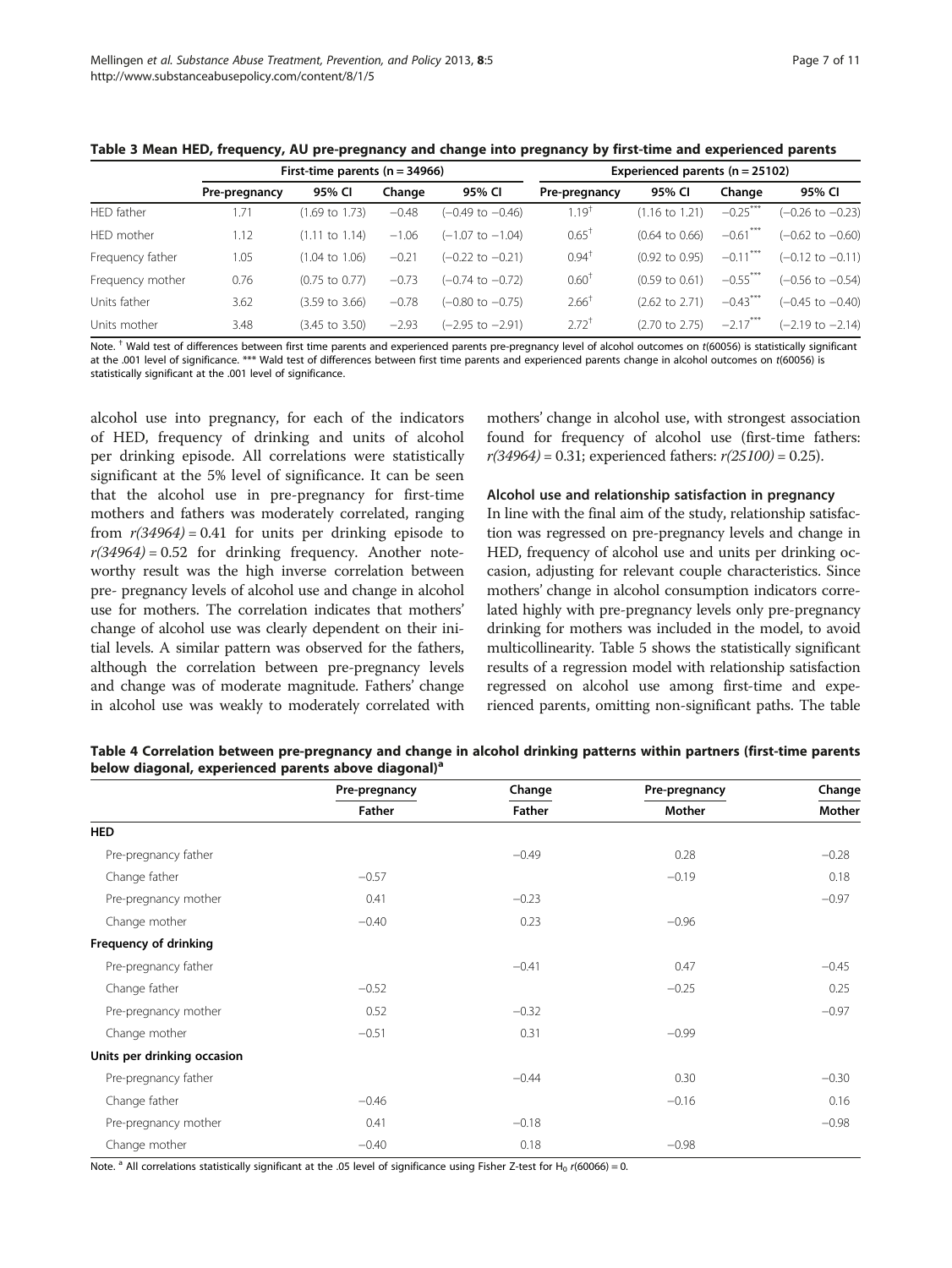<span id="page-7-0"></span>shows unstandardized regression coefficients with Wald test on 52239 error degrees of freedom, and the associated p-value for the t-statistic. In general, alcohol use was inversely related to relationship satisfaction. For first-time mothers, mothers' pre-pregnancy drinking was associated with lower relationship satisfaction. There were also partner effects, to the extent that mothers' pre-pregnancy levels of drinking were related to fathers' relationship satisfaction. In contrast, fathers' alcohol use did not predict mothers' relationship satisfaction. Change in fathers drinking was not significantly related to relationship satisfaction.

## **Discussion**

The findings indicate that in a Norwegian context both women and men reduce their drinking from prepregnancy into pregnancy. Reduction was apparent for all three measures of alcohol consumption. First-time fathers reduced their alcohol consumption more than experienced fathers, from initially higher levels. However, the gap between the fathers and their pregnant partner was still higher among first-time parents, as compared to experienced parents.

The reduction for fathers was particularly noteworthy, since it is not in line with previous studies with US samples, where most fathers were not found to reduce their alcohol consumption when their partner became pregnant [[3,4,15,16\]](#page-9-0). Even though USA is mainly characterized by a "dry" alcohol culture, similar to Norway [[40,41](#page-10-0)], there may still be cultural differences with relevance for expectant fathers' alcohol consumption, notably the seemingly higher level of gender equality in Norway [\[18\]](#page-9-0) as compared to in the USA [\[42](#page-10-0)]. Particularly of relevance is the extent to which men involve themselves in the care of their infants and small children, which characterizes an increasing number of Norwegian fathers [\[43\]](#page-10-0), and which may very well also apply to involvement in various kinds of preparation for birth and care of their pregnant partner. Thus, Norwegian fathers' strong tendency to involve themselves in childcare might explain their reduction in drinking in the transition to parenthood.

In order to encourage mothers to follow health instructions and abstain from alcohol during pregnancy, it has been argued that fathers ought to reduce their alcohol consumption as well [\[3,21,](#page-9-0)[44\]](#page-10-0). However, our findings do not indicate any strong influence of fathers' drinking on mothers' drinking pattern, or the other way around. Although there was a weak to moderate association between reduced alcohol consumption of mothers and fathers, each parent's change can be explained only to a small extent by the other parent's drinking pattern. Thus, parents seem to make adaptations to pregnancy according to some individual standards and expectations, and these standards and expectations may account for the relatively weak relationship between the partners' alcohol use. For a pregnant woman, responsibility for the fetus naturally puts strong pressure on her to reduce her alcohol intake, or preferably to abstain from alcohol and this pressure may outweigh any influence of her partner. For the father, there is no corresponding pressure. Still, fathers reduced their drinking to a considerable degree when their partner became pregnant, suggesting that they may have a gender-specific adaptation to the pregnancy. This corresponds well with findings from studies of mental health and well-being of men during this transitional period [[45](#page-10-0)], as well as with classical role theory indicating reduced alcohol use along with a higher number of social roles [\[17\]](#page-9-0). Previous studies have shown that, particularly in countries with high gender equality, daily alcohol use decreases as female social roles increase [\[46\]](#page-10-0). The present findings may indicate a similar association among men.

No associations or only weak associations between drinking pre-pregnancy and relationship satisfaction in pregnancy were observed. The lack of any strong associations might be contingent of the context in which all couples experienced a pregnancy. In keeping with this, previous studies show that couples are generally quite

|  |  | Table 5 Latent regression of relationship satisfaction on alcohol use in mothers and fathers |  |
|--|--|----------------------------------------------------------------------------------------------|--|
|--|--|----------------------------------------------------------------------------------------------|--|

|                                |          | <b>First-time</b>      |       |                                        | Experienced            |       |
|--------------------------------|----------|------------------------|-------|----------------------------------------|------------------------|-------|
|                                | B        | $\mathbf{t}^{\dagger}$ | p     | В                                      | $\mathbf{t}^{\dagger}$ | p     |
|                                |          |                        |       | DV: Mothers' relationship satisfaction |                        |       |
| HED mother pre-pregnancy       | $-0.035$ | $-3.867$               | 0.001 | $-0.047$                               | $-2.864$               | 0.004 |
| Frequency mother pre-pregnancy | $-0.052$ | $-2.36$                | 0.018 | $-0.072$                               | $-2.619$               | 0.009 |
| Units mother pre-pregnancy     | $-0.016$ | $-4.063$               | 0.001 | $-0.019$                               | $-3.137$               | 0.002 |
|                                |          |                        |       | DV: Fathers' relationship satisfaction |                        |       |
| HED father pre-pregnancy       | $-0.011$ | $-2.124$               | 0.034 | $-0.019$                               | $-2.045$               | 0.041 |
| Frequency father pre-pregnancy | $-0.015$ | $-2.784$               | 0.005 | $-0.012$                               | $-1.803$               | 0.071 |
| Frequency mother pre-pregnancy | $-0.040$ | $-2.317$               | 0.021 | 0.014                                  | 0.672                  | 0.501 |
| Units mother pre-pregnancy     | $-0.010$ | $-2.926$               | 0.003 | $-0.010$                               | $-1.867$               | 0.062 |

Note. † Wald test on t(52239).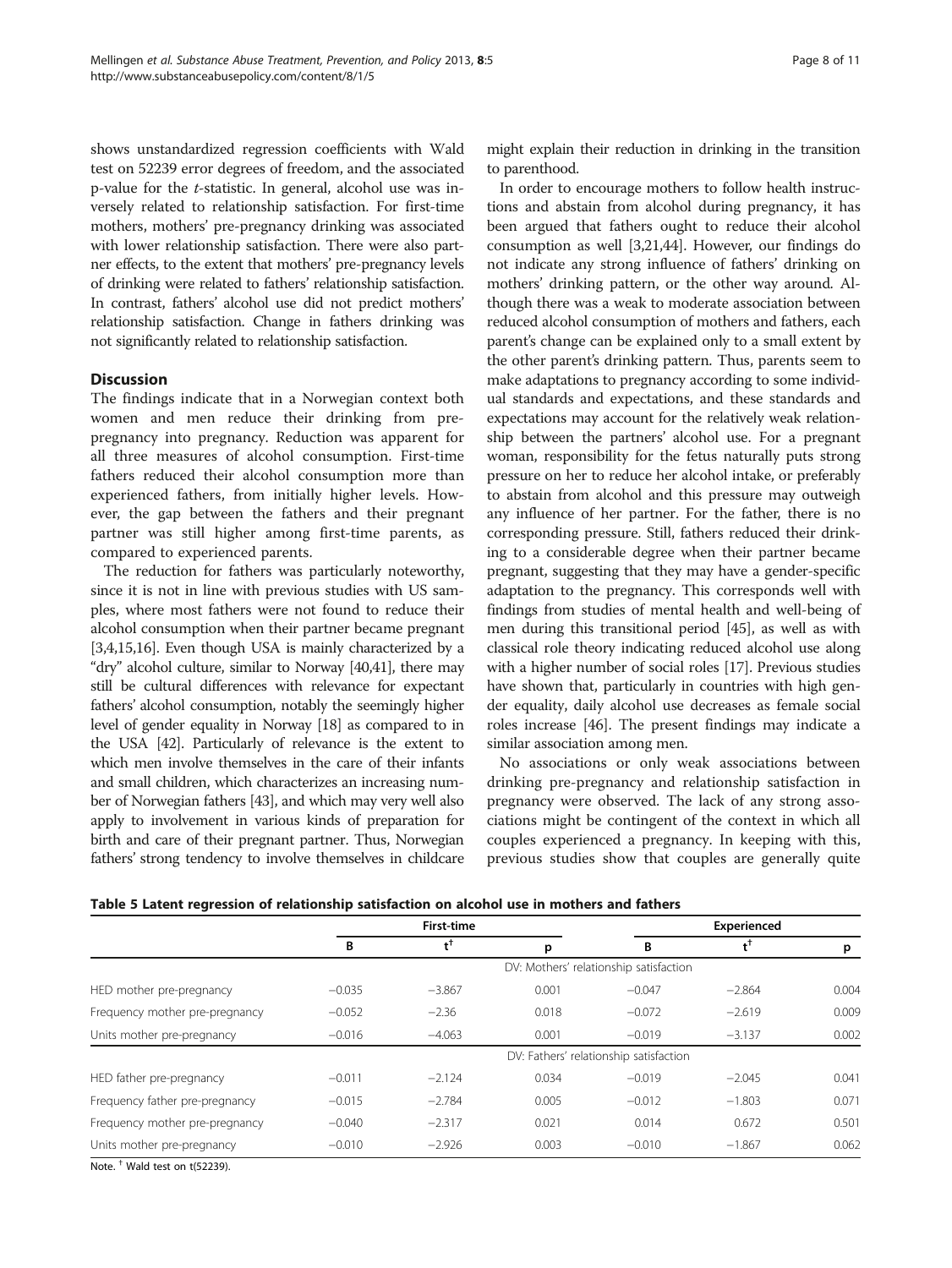satisfied with their relationship during pregnancy [\[47](#page-10-0)], suggesting that pregnancy may somehow protect both partners against relationship stress. Furthermore, associations between drinking and relationship processes have proved to be rather complex in some studies [\[48,49](#page-10-0)]. The notion of drinking partnership within married couples suggested by Roberts and Leonard [\[49](#page-10-0)] captures some of this complexity in which consumption levels and frequencies for both partners were taken into consideration, along with their tendencies to drink together or alone, at home or outside the home. More recently Levitt & Cooper [[48](#page-10-0)] have used daily reports from young couples of quite similar aspects of drinking, in order to assess associations with relationship functions. Thus, stronger associations might have emerged if a more comprehensive measure of drinking partnership had been available in the present study.

More generally, a limitation of the present study is that drinking before pregnancy was assessed retrospectively. Questions assessing drinking in the past are generally thought to be less reliable than assessments of current drinking patterns because they are subject to recall bias. The further in the past that the behaviour occurred the stronger this effect will be [[50](#page-10-0)]. In our study the past is only a few months ago, and thus it is not likely that any recall bias would influence the parents' responses to a considerable degree. Moreover, self-reports of alcohol use seem to have acceptable reliability and validity in community populations [\[51](#page-10-0)], even when measured by only one or a few items [\[52\]](#page-10-0) and this probably applies to our study as well. A study among pregnant women found no significant difference in self-reported alcohol consumption obtained by confidential or anonymous questionnaires [\[53](#page-10-0)], which may indicate that the social desirability of reporting low levels of alcohol use did not influence the pregnant women's responses. It is not likely that this would be very different for the expectant fathers. However, it cannot be ruled out that the reported consumption level might be influenced by the participants' perceived need of being in accordance with their inner values concerning alcohol use and pregnancy. However, any such effects may be more likely among mothers than fathers.

Alcohol use before pregnancy was assessed using genderspecific periods (men 6 months, women only 3 months). This may have influenced parents' responses to this item differently. Mothers may have decreased their alcohol use already in expectation of becoming pregnant, suggesting even larger changes in their alcohol consumption than indicated in this study. It is also a shortcoming that data for estimating change were limited to two time points. Additional data collections could have strengthened the design. Another shortcoming was the lack of representation among the lowest and highest education groups. This poses a threat to the external validity of the findings. However, although the variability in education level was relatively large, education was only weakly related to drinking and relationship satisfaction. This may indicate that education has a limited influence on the present research issues. Other variables that were not measured might also differentiate between responders and those who refused to participate in the study.

Importantly, the analysis of participation of the fathers revealed selection effects related to transitional status, and mothers' alcohol use, in that first-time fathers were more likely to participate than experienced fathers, and fathers with partners with lower alcohol consumption levels were more likely to participate. Such selection effects might bias estimates and limit the generalizability of findings. However, the probability of bias due to selective participation of first-time parents is not strong, since all analyses were stratified by transitional status. Building on a missing at random (MAR) mechanism for participation, the selection due to partners' alcohol consumption was reduced by including partners' alcohol consumption in all the models.

Acknowledging these potential limitations, the study still provides valuable information about drinking patterns during pregnancy, particularly the extent to which fathers reduce their alcohol consumption during this period of change. This has seldom been studied in large population groups. The substantial reduction in expectant fathers' alcohol consumption was a robust finding and is not likely to be due to any methodological limitations of the study. The present study was carried out using a large community sample, whereas much of the research within this field has been carried out using relatively small and nonrepresentative samples. Moreover, we were able to distinguish between couples in the transition to parenthood, and couples who merely experienced another pregnancy, which is rare in this research field. More studies are needed to replicate these findings in other cultural settings, and to provide more knowledge about why fathers seem to reduce their alcohol consumption when their partner becomes pregnant.

Our findings may have important policy implications, since they reveal a relatively strong reduction in alcohol consumption among all expectant fathers, and particularly first-time fathers. Although the individual benefits are probably limited, at a population level the establishment of more healthy alcohol patterns in the transition to parenthood might contribute to somewhat lower risks for the harmful effects of alcohol use, both for the fathers, the couple's relationship, and the children, in terms of e.g. domestic violence, injuries and driving under the influence of alcohol. Thus the partner's pregnancy may provide a golden opportunity for addressing men's alcohol consumption.

#### Conclusions

In a culture characterized by relatively high gender equality, men seem to reduce their alcohol use to a considerable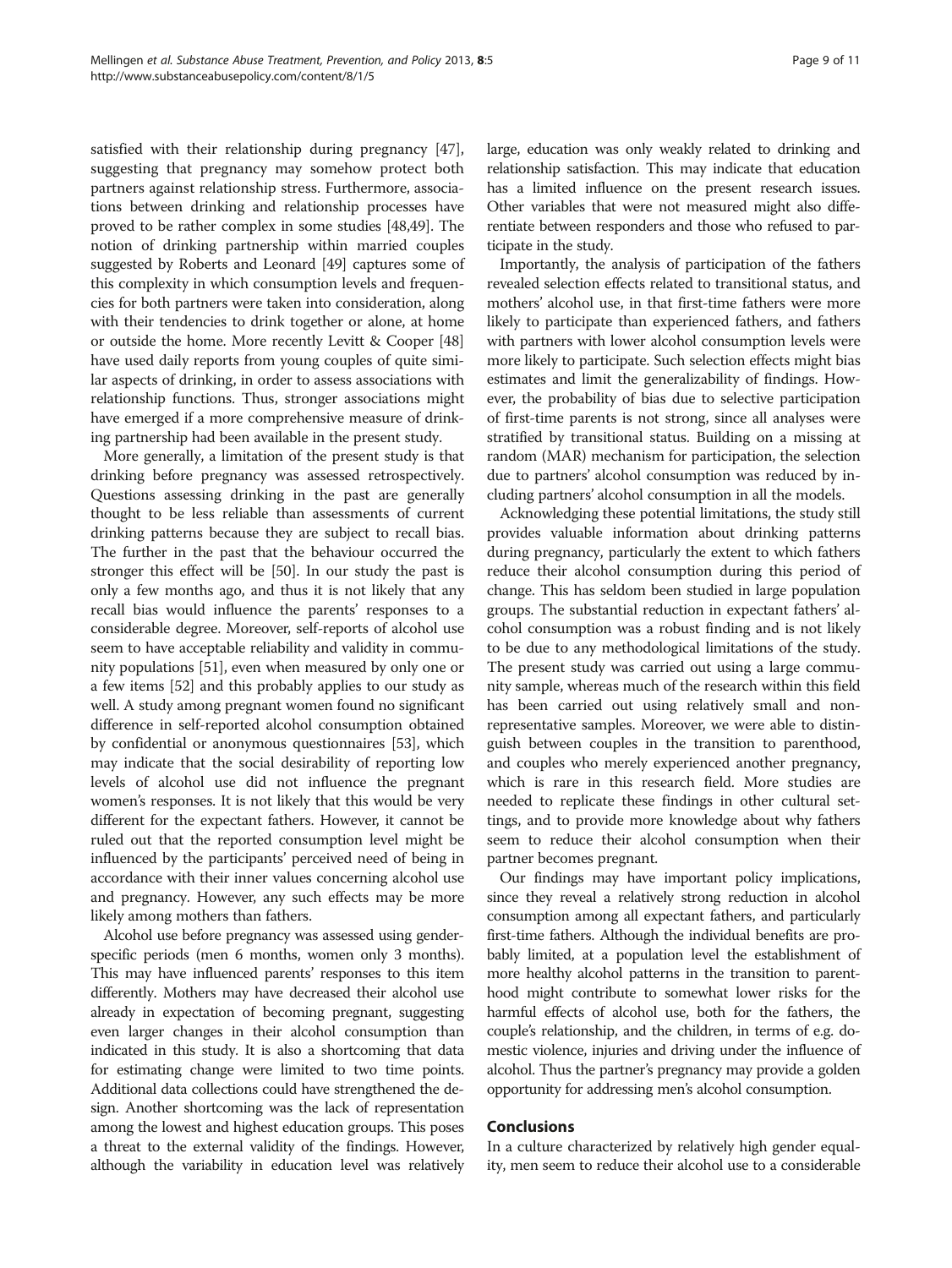<span id="page-9-0"></span>degree when their partner becomes pregnant. This applies particularly to men in the transition to parenthood. The change in fathers' alcohol use was only slightly related to reduced alcohol consumption of their pregnant partner. Thus fathers seem to make individual adaptations to their partners' pregnancy, which may indicate that they develop a distinct social role as expectant father during the pregnancy. This might have important policy implications for alcohol preventive measures.

#### Abbreviations

HED: Heavy episodic drinking; RS: Relationship satisfaction; AU: Alcohol units; APIM: Actor-partner-interdependence model; FIML: Full maximum likelihood; MAR: Missing at random; WLSMV: Weighted least squares means and variance.

#### Competing interests

There are no competing interests that we are aware of.

#### Authors' contributions

SM has made a substantial contribution to the conception and design of the study, analysis and interpretation of the data and drafting and critical revision of the manuscript. TT has made a substantial contribution to the conception and design of the study, analysis and interpretation of data and drafting the manuscript. FT has made a substantial contribution to acquisition of the data and revising the paper. All authors have given final approval of the version to be published.

#### Acknowledgements

This study is funded by a grant from Bergen University College and the Regional Centre for Child and Youth Mental Health and Child Welfare. The Norwegian Mother and Child Cohort Study is supported by the Norwegian Ministry of Health and Care Services and the Ministry of Education and Research, NIH/NIEHS (contract no. NO-ES-75558), NIH/NINDS (grant no.1 UO1 NS 047537–01), and the Norwegian Research Council/FUGE (grant no. 151918/S10). We are grateful to all the participating families in Norway who have taken part in this cohort study.

#### Author details

<sup>1</sup>Centre for Evidence-Based Practice, Bergen University College, Møllendalsveien 6, 5009, Bergen, Norway. <sup>2</sup>Department of Psychosocial Science, Faculty of Psychology, University of Bergen, PO Box 78005020, Bergen, Norway.

#### Received: 27 June 2012 Accepted: 24 January 2013 Published: 28 January 2013

#### References

- Wilsnack RW, Vogeltanz ND, Wilsnack SC, Harris TR: Gender differences in alcohol consumption and adverse drinking consequences: cross-cultural patterns. Addiction 2000, 95(2):251–265.
- Kerr WC, Greenfield TK, Bond J, Ye Y, Rehm J: Age-period-cohort modelling of alcohol volume and heavy drinking days in the US National Alcohol Surveys: divergence in younger and older adult trends. Addiction 2009, 104(1):27–37.
- 3. Bailey J, Hill KG, Hawkins JD, Catalano RF, Abbott RD: Men's and women's patterns of substance use around pregnancy. Birth-Iss Perinat C 2008, 35(1):50–59.
- 4. Bachman JG, Wadsworht KN, O'Malley PM, Johnston LD, Schulenberg JE: Smoking, Drinking, and Drug Use in Young Adulthood; The impacts of new freedoms and new responsibilities. Mahwah, New Jersey: Lawrence Erlbaum Associates, Publishers; 1997:241.
- Chan KK, Neighbors C, Gilson M, Larimer ME, Marlatt G: Corrigendum to "Epidemiological trends in drinking by age and gender: providing normative feedback to adults". Addict Behav 2009, 34(2):236.
- Greenfield TK, Midanik LT, Rogers JD: A 10-year national trend study of alcohol consumption, 1984–1995: is the period of declining drinking over? Am J Public Health 2000, 90(1):47–52.
- 7. Bogart LM, Collins RL, Ellickson PL, Martino SC, Klein DJ: Effects of early and later marriage on women's alcohol use in young adulthood: a prospective analysis. J Stud Alcohol 2005, 66(6):729–737.
- 8. Oesterle S, Hawkins JD, Hill KG: Men's and women's pathways to adulthood and associated substance misuse. *J Stud Alcohol Drugs* 2011, 72(5):763–773.
- 9. Leonard KE, Rothbard JC: Alcohol and the marriage effect. J Stud Alcohol 1999, 13:139–146.
- 10. Alvik A, Heyerdahl S, Haldorsen T, Lindemann R: Alcohol use before and during pregnancy: a population-based study. Acta Obstet Gyn Scan 2006, 85(11):1292–1298.
- 11. Cheng DA, Kettinger L, Uduhiri K, Hurt L: Alcohol consumption during pregnancy prevalence and provider assessment. Obstet Gynecol 2011,  $117(2):212-217.$
- 12. Goransson M, Magnusson A, Bergman H, Rydberg U, Heilig M: Fetus at risk: prevalence of alcohol consumption during pregnancy estimated with a simple screening method in Swedish antenatal clinics. Addiction 2003, 98(11):1513–1520.
- 13. Mehta C, Masson G, Iqbal Z, O'Mahony F, Khalid R: Prevalence of excessive alcohol consumption in pregnancy. Public Health 2009, 123(9):630–631.
- 14. Deave T, Johnson D: The transition to parenthood: what does it mean for fathers? *J Adv Nurs* 2008, 63(6):626-633.
- 15. Everett KD, Bullock L, Longo DR, Gage J, Madsen R: Men's tobacco and alcohol use during and after pregnancy. Am J Mens Health 2007, 1(4):317-325.
- 16. Hyssala L, Rautava P, Sillanpaa M, Tuominen J: Changes in the smoking and drinking habits of future fathers from the onset of their wives pregnancies. J Adv Nurs 1992, 17(7):849–854.
- 17. Kuntsche S, Knibbe RA, Gmel G: Social roles and alcohol consumption: a study of 10 industrialised countries. Soc Sci Med 2009, 68(7):1263–1270.
- 18. Bernhardt E, Noack T, Lyngstad TH: Shared housework in Norway and Sweden: advancing the gender revolution. J Eur Soc Policy 2008, 18(3):275–288.
- 19. Roberts SCM: Macro-level gender equality and alcohol consumption: a multi-level analysis across U.S. States. Soc Sci Med 2012, 75(1):60–68.
- 20. Leonard KE, DasEiden R: Marital and family processes in the context of alcohol use and alcohol disorders. Annu Rev Clin Psychol 2007, 3:285-310.
- 21. Waterson E, Evans C, Murray-Lyon IM: Is pregnancy a time of changing drinking and smoking patterns for fathers as well as mothers? An initial investigation. Br J Addict 1990, 85(3):389–396.
- 22. Marshal MP: For better or for worse? The effects of alcohol use on marital functioning. Clin Psychol Rev 2003, 23(7):959–997.
- 23. McCrady BS, Epstein EE: Directions for research on alcoholic relationships - marital-based and individual-based models of heterogeneity. Psychol Addict Behav 1995, 9(3):157–166.
- 24. Amato PR, Previti D: People's Reasons for divorcing: gender, social class, the life course, and adjustment. J Fam Issues 2003, 24(5):602-626.
- 25. Lemke S, Schutte KK, Brennan PL, Moos RH: Gender differences in social influences and stressors linked to increased drinking. J Stud Alcohol Drugs 2008, 69(5):695–702.
- 26. Mudar P, Leonard KE, Soltysinski K: Discrepant substance use and marital functioning in newlywed couples. J Consult Clin Psychol 2001, 69(1):130–134.
- 27. Homish GG, Leonard KE: The drinking partnership and marital satisfaction: the longitudinal influence of discrepant drinking. J Consult Clin Psychol 2007, 75(1):43–51.
- 28. Homish GG, Leonard KE, Cornelius JR: Alcohol an adult intimate relationships: findings for NESARC. Alcohol Clin Exp Res 2009, 33(6):60A.
- 29. Nilsen P, Holmqvist M, Hultgren E, Bendtsen P, Cedergren M: Alcohol use before and during pregnancy and factors influencing change among Swedish women. Acta Obstet Gyn Scan 2008, 87(7):768–774.
- 30. Midanik LT, Tam TW, Greenfield TK, Caetano R: Risk functions for alcoholrelated problems in a 1988 US national sample. Addiction 1996, 91(10):1427–1437.
- 31. Rossow I: Alcohol-related violence: the impact of drinking pattern and drinking context. Addiction 1996, 91(11):1651–1661.
- 32. Mäkela P, Gmel G, Grittner U, Kuendig H, Kuntsche S, Bloomfield K, et al: Drinking patterns and their gender differences in Europe. Alcohol Alcohol 2006, 41(Suppl1):8–18.
- 33. Magnus P, Irgens LM, Haug K, Nystad W, Skjaerven R, Stoltenberg C, et al: Cohort profile: the Norwegian mother and child cohort study (MoBa). Int J Epidemiol 2006, 35(5):1146–1150.